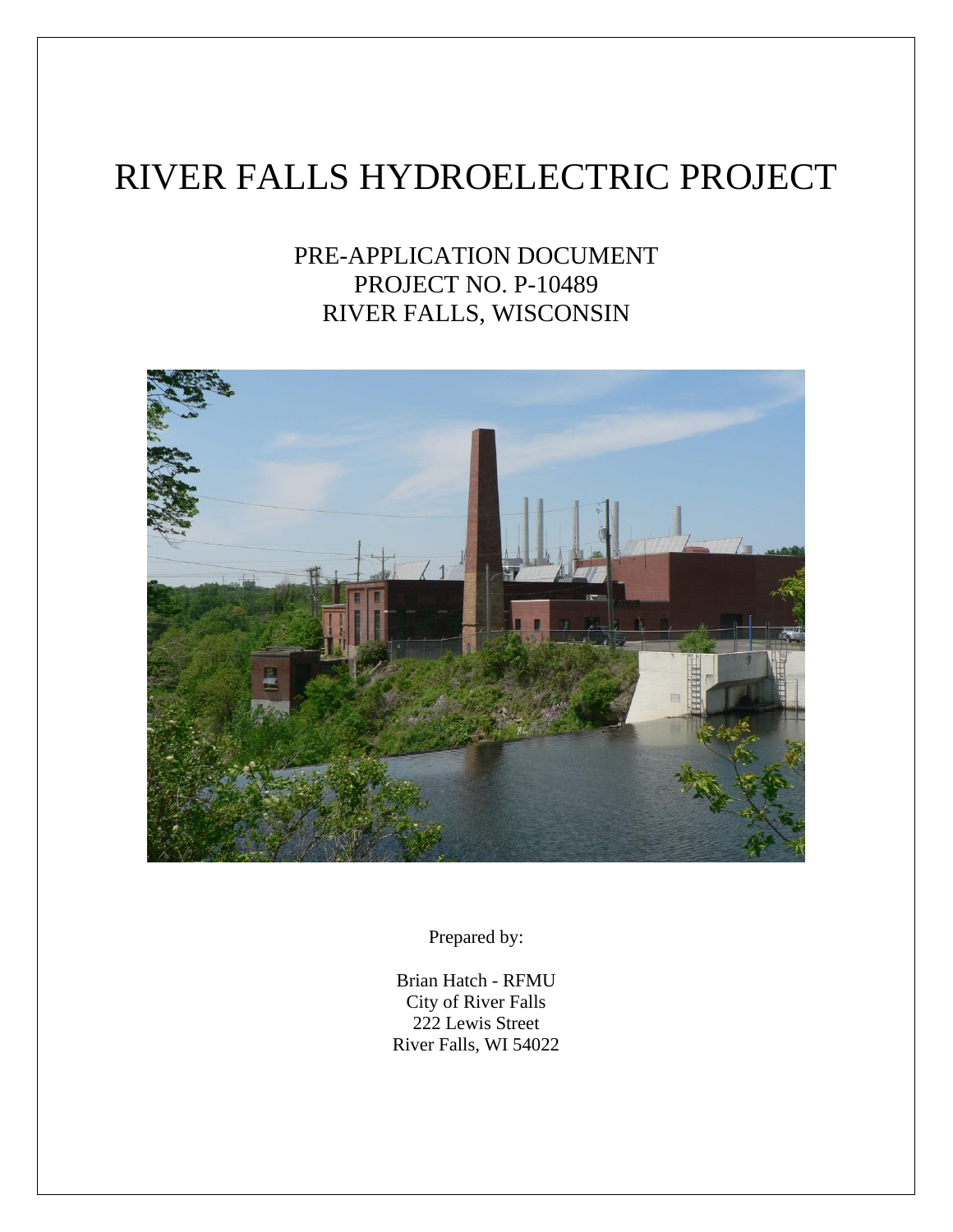# TABLE OF CONTENTS

| 1.0 |                                         |                                  |  |  |
|-----|-----------------------------------------|----------------------------------|--|--|
|     | 1.1<br>1.2                              |                                  |  |  |
| 2.0 |                                         |                                  |  |  |
|     | 2.1<br>2.2<br>2.3                       |                                  |  |  |
|     |                                         |                                  |  |  |
|     | 2.4<br>2.5<br>2.6                       |                                  |  |  |
| 3.0 |                                         |                                  |  |  |
|     | 3.1<br>3.2<br>3.3                       | 3.3.1                            |  |  |
|     | 3.4                                     | 3.4.1<br>3.4.2<br>3.4.3<br>3.4.4 |  |  |
|     | 3.5<br>3.6<br>3.7<br>3.8<br>3.9<br>3.10 |                                  |  |  |
| 4.0 |                                         |                                  |  |  |
| 5.0 |                                         |                                  |  |  |
| 6.0 |                                         |                                  |  |  |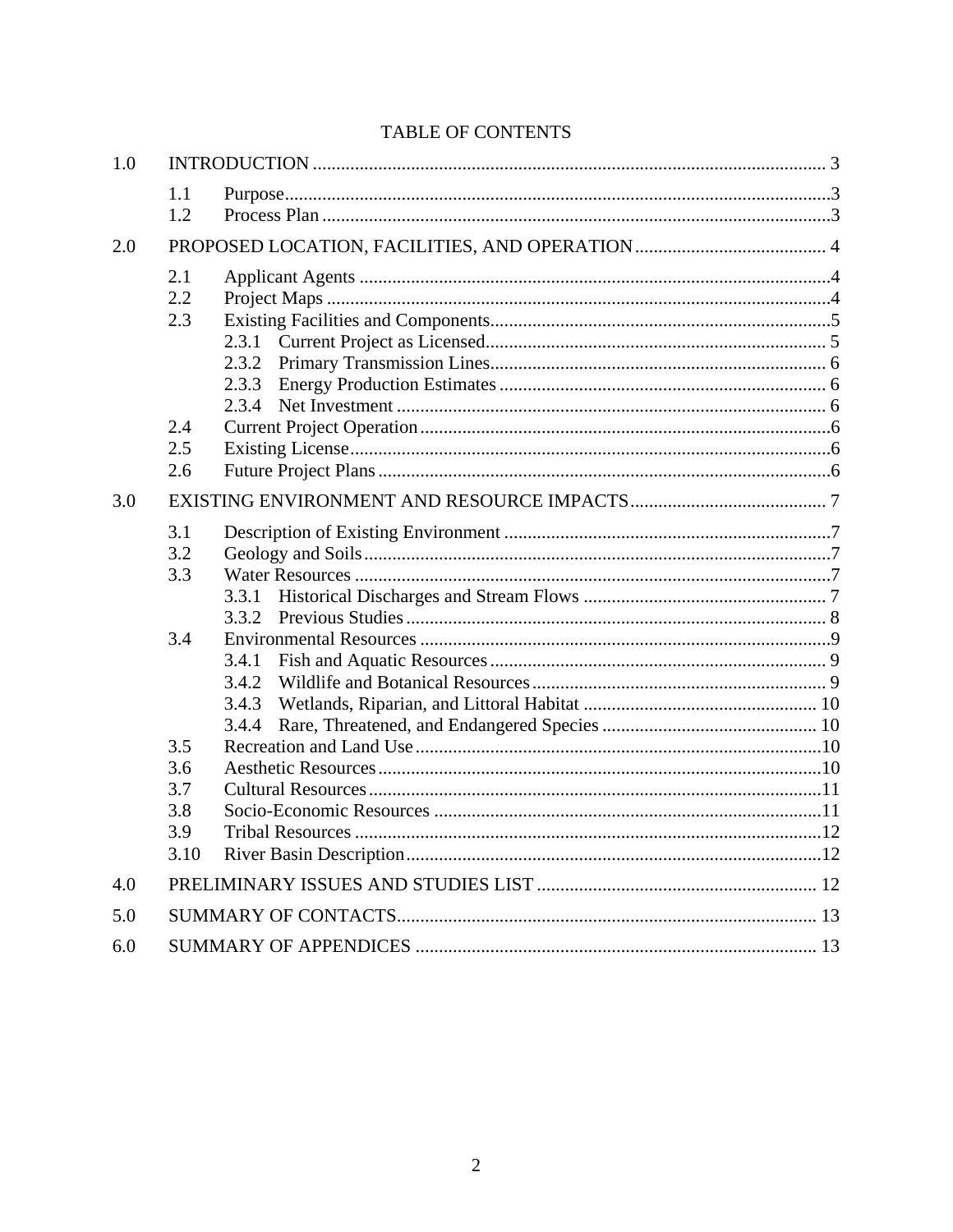#### 1.0 INTRODUCTION

The Kinnickinnic River flows south and west through the City of River Falls, Wisconsin. The Junction Falls Dam was the first dam in the City, and began as a privately owned rock-filled timber dam to generate power for a mill located adjacent to the site. The City acquired ownership of the dam in 1900 and in 1920 replaced the damaged timber crib dam. A new power house was built in 1948 and around 1962 the steel tube penstock was encased in concrete. The City has since made repairs to the dam to improve the structure. The penstock and powerhouse have remained the same. Lake George is its reservoir.

The Powell Falls Dam is located approximately ½ mile downstream. It was built in 1966 to replace an earlier timber crib structure that was destroyed by high water on the Kinnickinnic River. The hydroelectric facility at Powell Falls was replaced in 1948 when equipment was installed to replace the original equipment from 1903. Lake Louise is its reservoir.

The River Falls Hydroelectric Project operates in "instantaneous run of river mode" and will continue to operate as such. The hydroelectric facilities continue to supply energy to the overall system, thus reducing the need for bulk energy purchases by the River Falls Municipal Utilities ("RFMU"), a division of the City of River Falls.

# 1.1 Purpose

The Pre-Application Document ("PAD") is intended to provide currently existing information on the existing project facilities and operations, information on the existing environment, and information concerning known and potential impacts of the projects, as required by 18 CFR §5.6. This information is provided to the Federal Energy Regulatory Commission ("FERC"), other federal and state resource agencies, Indian tribes, and other interested stakeholders. This will allow them to identify issues and related information needs, develop study requests, and prepare documents analyzing any license application that may be filed.

#### 1.2 Process Plan

The City filed a Notice of Intent (NOI) to file for the relicensing of Project No. 10489 and for an extension of filing the PAD on August 23, 2013. FERC granted an extension on September 3, 2013 and advised that many projects seek the flexibility of the Traditional Licensing Process ("TLP"). The new deadline for the PAD is November 29, 2013.

Therefore, concurrent with the filing of this PAD, the City of River Falls is requesting the use of the TLP. The TLP has three stages of consultation. The filing and circulation of this PAD will initiate the first stage of consultation. The City's plan and proposed schedule for the preapplication process are shown in Table 1. The City's proposed plan is subject to revision as various project activities are completed.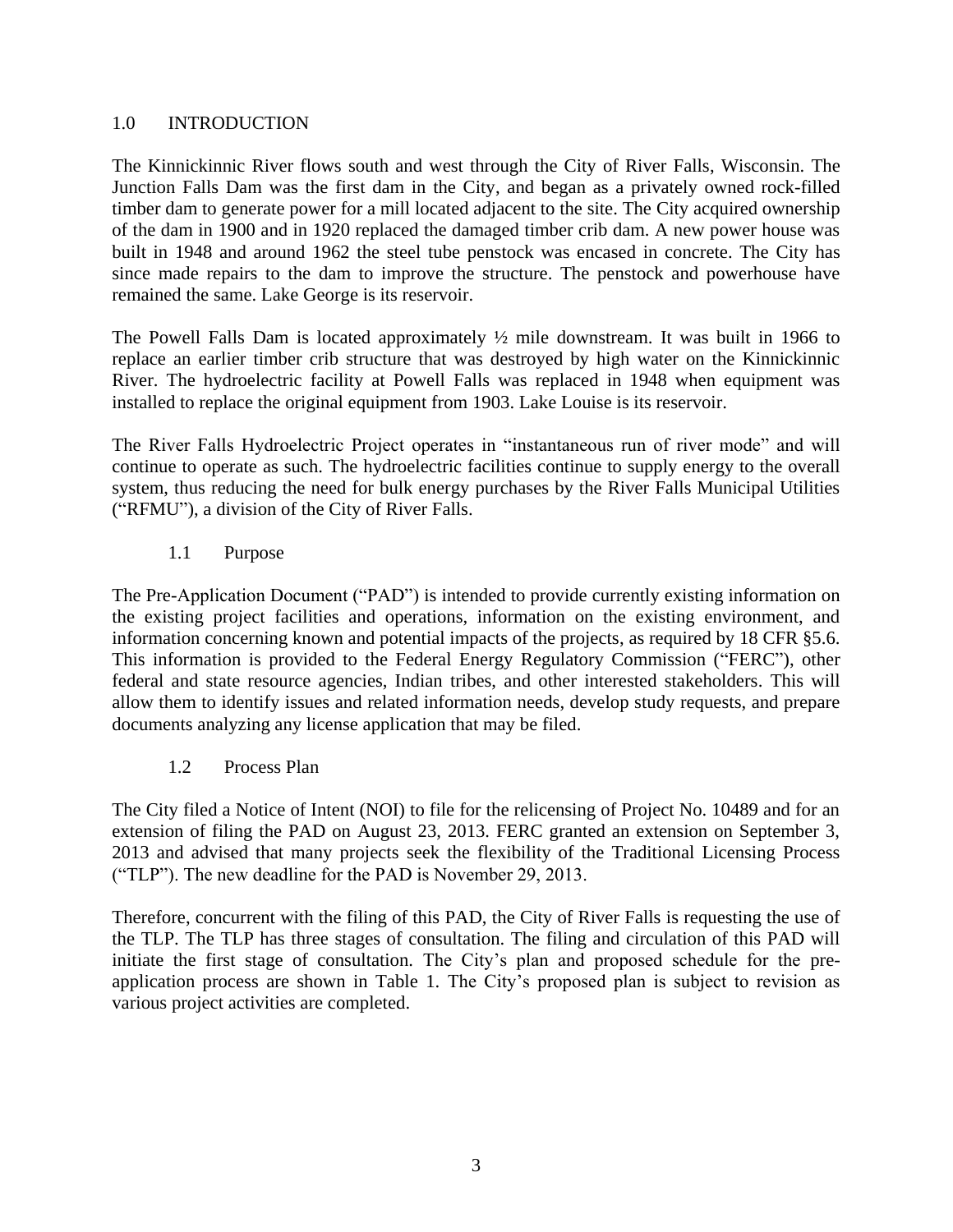TABLE 1 Proposed Plan for River Falls Hydroelectric Project Relicensing

| <b>REQUIREMENT</b>            | <b>TIMING</b>                  | <b>TARGET DATE</b>           |
|-------------------------------|--------------------------------|------------------------------|
| File NOI, PAD, and Request    |                                | November 27, 2013            |
| to Use Traditional Licensing  |                                |                              |
| Process                       |                                |                              |
| Comments Due on Request to    | 30 days from filing of Request | December 27, 2013            |
| Use TLP                       | to Use TLP                     |                              |
| <b>FERC</b> Issues Notice and | 60 days from filing of Request | January 26, 2014             |
| Decision on TLP Request       | to Use TLP                     |                              |
| Joint Public Meeting          | 30-60 days from approval to    | February 25 – March 27, 2014 |
|                               | use TLP                        |                              |
| Comments on PAD and           | 60 days from Joint Public      | April 26 – May 26, 2014      |
| necessary studies             | Meeting                        |                              |
| Complete studies requested by | Dependent on length of         |                              |
| resource agencies and Indian  | studies                        |                              |
| tribes                        |                                |                              |
| Prepare Draft License         | No deadline                    | January 2016                 |
| Application (DLA)             |                                |                              |
| <b>Comments on DLA</b>        | 90 days from filing of DLA     | April 2016                   |
| Joint Public Meeting with     | 60 days from date of           | June 2016                    |
| disagreeing resource agency   | comments                       |                              |
| or Indian tribe               |                                |                              |
| File License Application      | No deadline                    | September 2016               |

#### 2.0 PROPOSED LOCATION, FACILITIES, AND OPERATION

#### 2.1 Applicant Agents

Mr. Brian Hatch Hydroelectric Facility Operator River Falls Municipal Utilities City of River Falls 222 Lewis St River Falls, WI 54022 Telephone: (715) 425-0906

Mr. Charles Beranek Electric Operations Superintendent River Falls Municipal Utilities City of River Falls 222 Lewis St River Falls, WI 54022 Telephone: (715) 425-0906

#### 2.2 Project Maps

The location of the project is Section 1, Township 27 North, Range 19 West, in Pierce County, Wisconsin. The Project lies within the City of River Falls. Detailed maps showing the Project area and facilities are attached as **Appendix A**.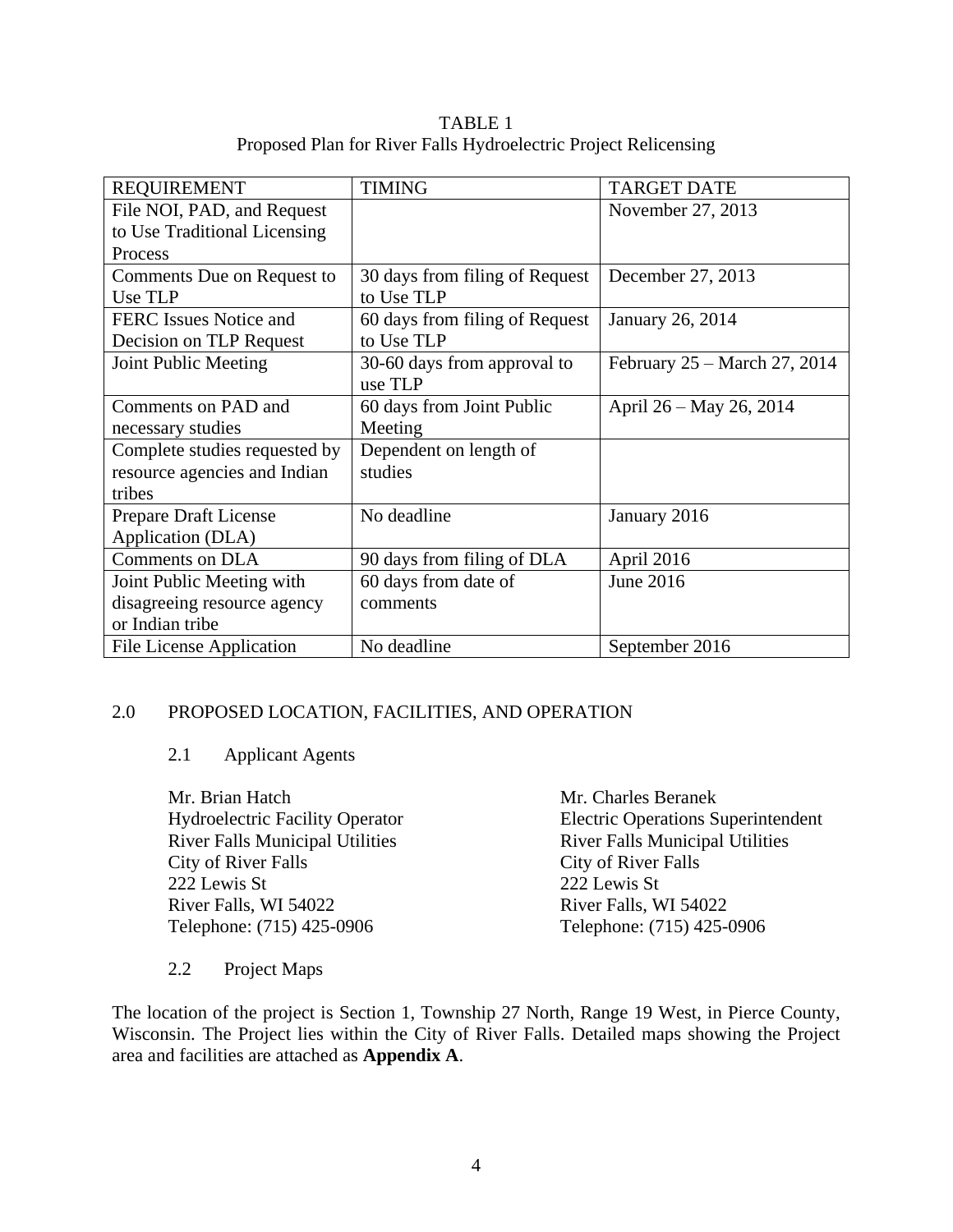#### 2.3 Existing Facilities and Components

#### 2.3.1 Current Project as Licensed

The River Falls Hydroelectric Project consists of Junction Falls and Powell Falls. The Project is inclusive to the boundaries of the City of River Falls, in Pierce County, Wisconsin, 54022.

Junction Falls consists of a concrete gravity dam, 140 feet long, with an uncontrolled overflow spillway and a crest length of 115 feet. The headworks section of the dam is at right abutment



and has two gated waterway openings; one 5 foot square for discharging excess flows; and one 6' X 200' encased pipe leading from the penstock to the powerhouse. The existing reservoir, Lake George, is 16 acres with a storage capacity of 142 acre-feet. The normal pool elevation is 865.3 feet mean sea level.

The powerhouse consists of a brick superstructure above a concrete substructure, (1) General Electric generator rated at 250 kW, 312 kVA, 2300 volts, 0.8pf 450 RPM 3 phase type ATI coupled to a Leffel hydraulic turbine 42' design head 330bhp 246kW 450 RPM Type F year 1917. The transmission line is approximately 50 feet to the existing bus which connects to the 12.4kV system through a 2400-12.4 transformer. It is currently run in "run of river" mode, and the historic average flow rate of

river is @95 cfs (USGS data retrieved 10/29/2013).

Powell Falls consists of a concrete gravity dam, 110 feet long and 22 feet high, with an uncontrolled overflow spillway. An integrated powerhouse/penstock is at the left abutment. The reservoir, Lake Louise, is 15.4 acres with a normal 37 acre feet capacity. Normal pool elevation is 821.80 feet mean sea level. There is also an intake gate integrated into the powerhouse and a 6' waste-gate adjacent to the powerhouse.

The Powerhouse consists of a brick superstructure above a concrete substructure, (1) General Electric generator rated at 125 kW, 165 kVA, 2300 volts, 0.8pf, 3 phase Type ATI coupled to a Leffel hydraulic turbine 20' design head 80bhp 134kW 240 RPM Type F year 1917. The transmission line is approximately 2,500 feet from the powerhouse to the control room at the Municipal Power Plant building, where it connects to the existing bus and to the 12.4kV system through a 2400-12.4 transformer. This unit is also run in "run of river" mode. The historic average flow rate of river is @95 cfs (USGS data retrieved 10/29/2013).

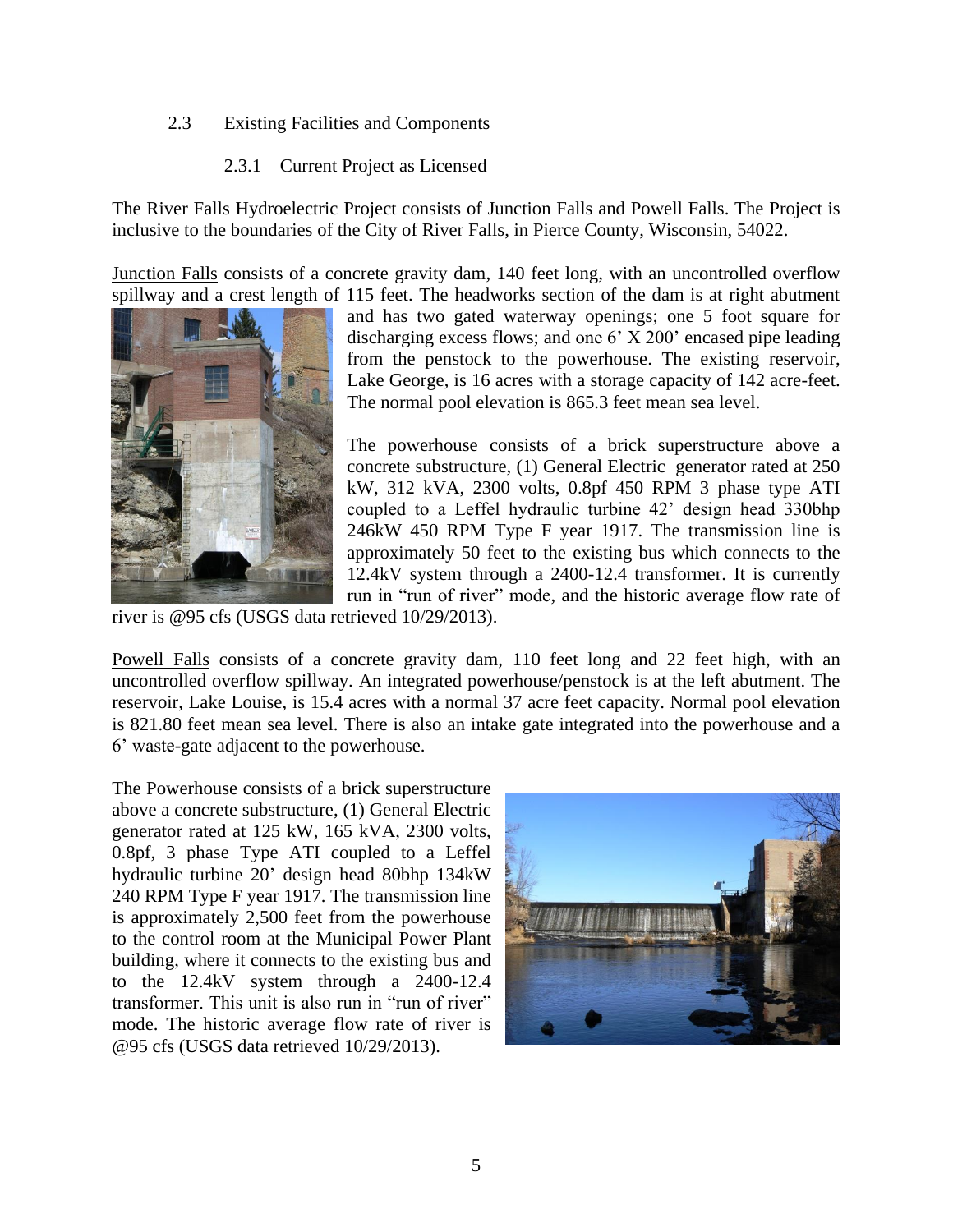For project drawings the Project facilities from the original license application, please see **Appendix B**.

#### 2.3.2 Primary Transmission Lines

No new transmission lines are to be installed at this time. For current transmission lines, please see **Appendix C**.

#### 2.3.3 Energy Production Estimates

The current energy production estimate for the Project is 2,000,000 kWh/year.

#### 2.3.4 Net Investment

The City of River Falls' annual investment in maintaining and operating the Project is approximately \$35,000. Over the course of the 30-year license, the net investment is estimated to be at least \$1.1 million.

2.4 Current Project Operation

An amendment to the operating license issued in 1997, 81 FERC 62,087 (1997), states the operators use a prescribed outline when ramping the units up or down for intake cleaning and/or maintenance, with a 5kW increase or decrease no sooner than every 15 minutes. This is to ensure a smooth water discharge downstream.

Ramping for intake grate cleaning is done only on an as need basis and scheduled so as not to be done on both units the same day. Heavy leaf load in the river during fall and excess debris in the spring are causes to shut the units off for a period of time and let the debris flow over the spillway.

With the discontinuation of the diesel generation at the River Falls Municipal Power Plant, the plant is no longer manned on a 24-hour basis. The operator makes daily visits to the Junction Falls Hydro Facility and weekly to the Powell Falls Hydro Facility. The outputs can be monitored from the Power Plant SCADA system.

2.5 Existing License

For information on the current license and amendments, please see **Appendix D**.

#### 2.6 Future Project Plans

There are currently no new modifications and or construction at either site. There are future plans to relocate the electrical controls (substation), which would not affect the dams, the river, or hydroelectric structures. We would amend the license in regard to the connectivity descriptions.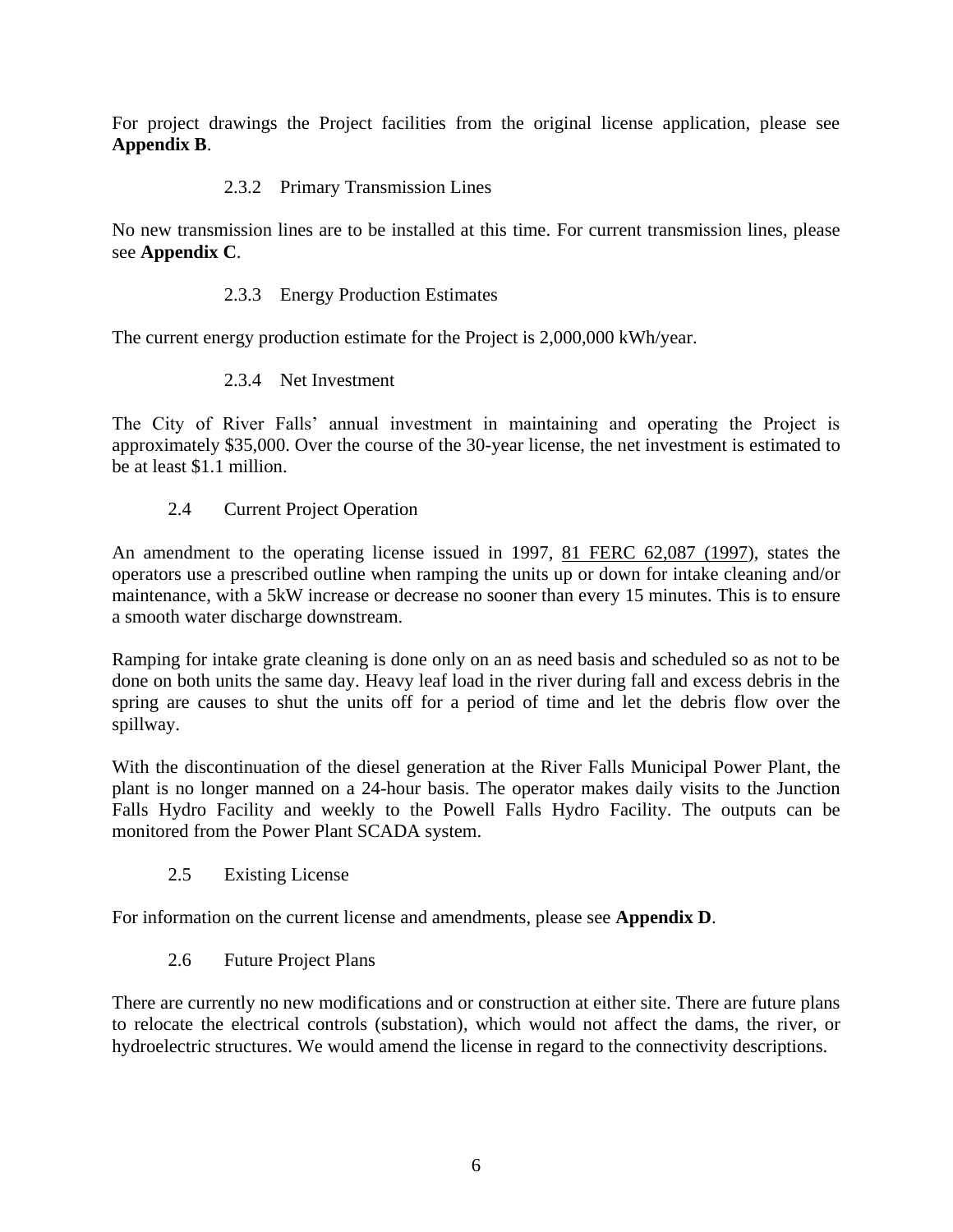#### 3.0 EXISTING ENVIRONMENT AND RESOURCE IMPACTS

#### 3.1 Description of Existing Environment

The Kinnickinnic River Watershed is located in St. Croix and Pierce Counties, and is 13,189 acres in size. It includes 283 miles of rivers and streams, 508 acres of lakes and 1308 acres of wetlands. The watershed is dominated by agriculture (57%) and grassland (22%), and is ranked high for nonpoint source issues affecting streams, lakes and groundwater. Please see *<http://dnr.wi.gov/topic/Watersheds/>* for more information.

#### 3.2 Geology and Soils

The project area is characterized by a glaciated surface consisting of a thin layer of silty loess over glacial till. Faulted Precambrian granites diorites and gneisses comprise the underlying bedrock. Cambrian sandstones dolomites and shale superpose the Precambrian igneous rocks. The soils in the area consist of prairie soils including black silt loams and silt soils on plains of outwash sand and gravel. Upstream of the City of River Falls, the Kinnickinnic River flows through broad outwash plains bordered by steeply-sloped valley walls. The Junction Falls Dam is located in a steep narrow gorge on the North Branch of the Kinnickinnic River. The composition of the soils and bedrock has remained constant since the original license in 1988.

#### 3.3 Water Resources

The project area, Junction Falls and Powell Falls, are within the City limits of River Falls, while the Kinnickinnic River runs through farmland above the reservoirs. The river below Powell Falls runs through steep-sided banks with relatively no public access until it reaches the Kinnickinnic State Park at County Highway F. Overall, the river shoreline remains undeveloped.

The project is "run-of-the-river". As such we use the discharge flow rates of the USGS Kinnickinnic River stream monitor, which is located 350 feet upstream from County Highway F in Pierce County, Wisconsin, USGS# 05342000. This can be monitored at any time with computer/ smartphone technology via the USGS stream flow internet site.

#### 3.3.1 Historical Discharges and Stream Flows

These stream flow parameters were derived from the flow duration curve. The curve was derived from the USGS survey data taken from 1917-1921. The following graphs display information from the USGS for the dates shown: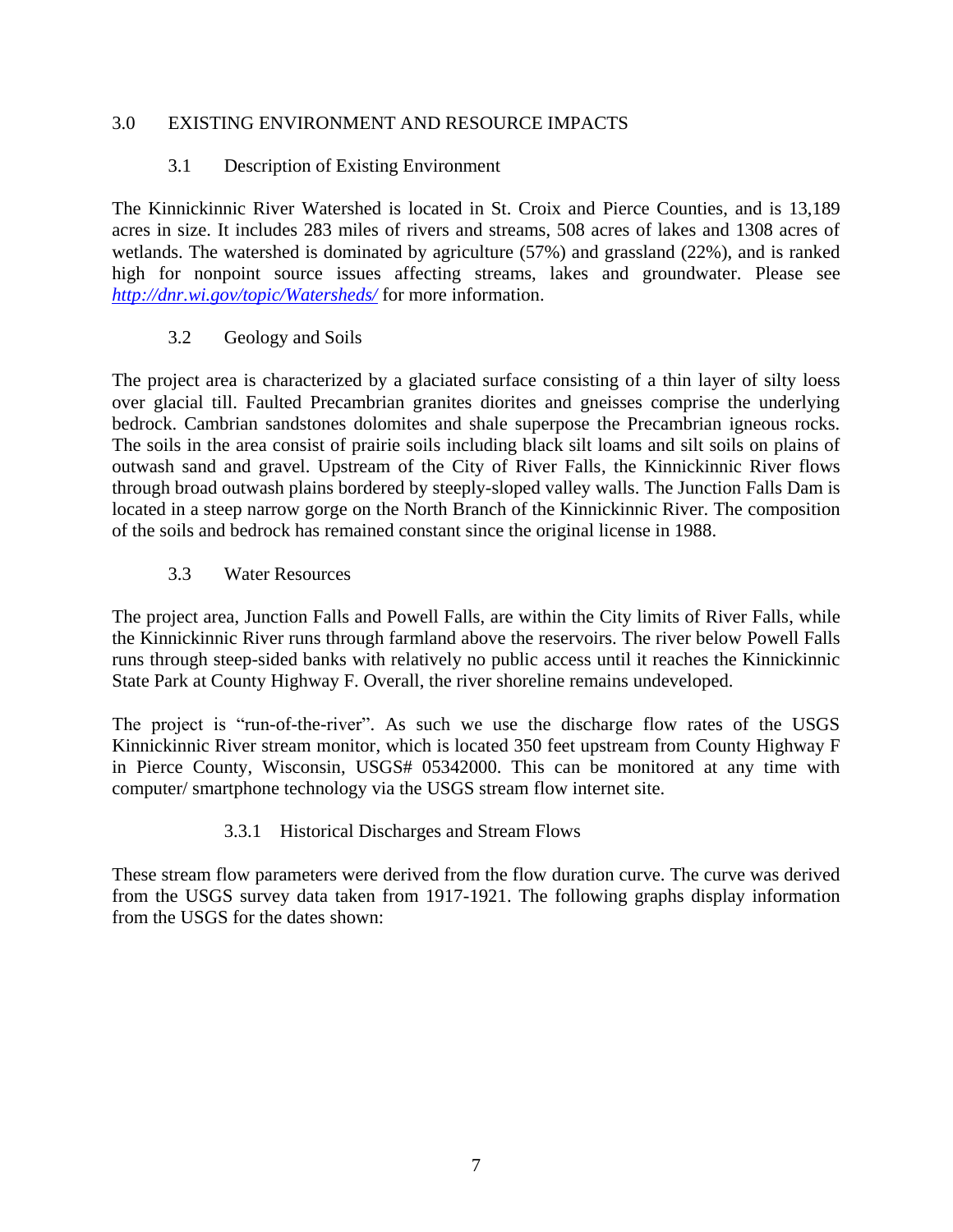



To see the historical flow duration curve and the 2012 USGS Water-Data Report for the Kinnickinnic River, please see **Appendix E**.

#### 3.3.2 Previous Studies

There are numerous studies on the water quality of the Kinnickinnic River and the reservoirs of the dams. Please see Section 4.0, Preliminary Issues and Studies List, for a brief accounting.

The most recent and comprehensive surface water study was prepared by the Wisconsin Department of Natural Resources. For the December 1998 Kinnickinnic River Priority Watershed Surface Water Resource Appraisal Report, please see **Appendix F**.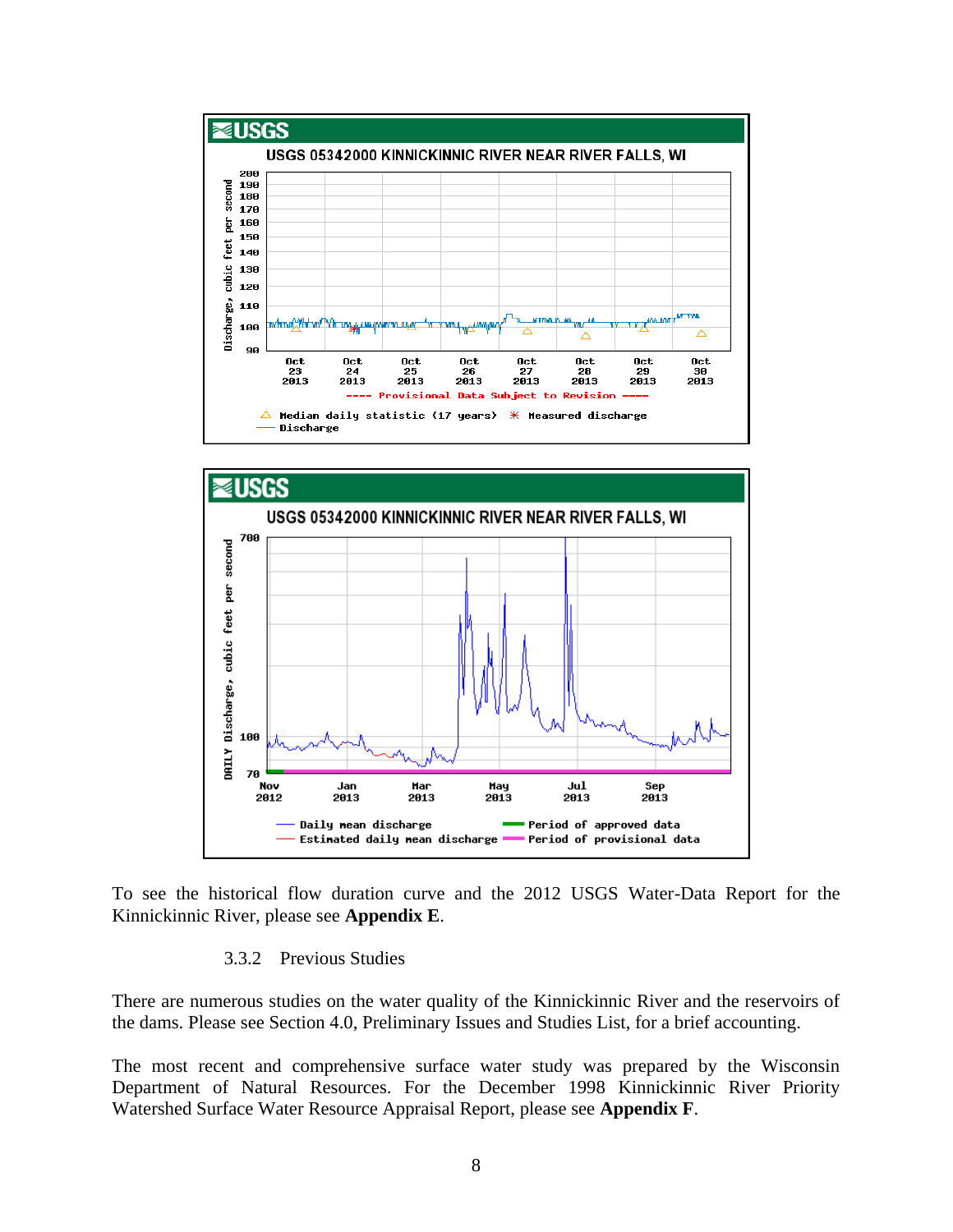Another comprehensive plan for monitoring the Kinnickinnic River is the 1995 Kinnickinnic River Water Management Plan. Due to its length, the plan will be provided in pdf form if requested by an interested party. Please contact Brian Hatch at **bhatch@rfcity.org** to request this document.

#### 3.4 Environmental Resources

The Wisconsin Department of Natural Resources (*[http://dnr.wi.gov/](http://dnr.wi.gov/topic/Watersheds/)*) has collected much information on the environmental resources of the Kinnickinnic River. Pages 2-6 of **Appendix G** contain an introduction to the Kinnickinnic River Region.

# 3.4.1 Fish and Aquatic Resources

The Kinnickinnic River is considered a Cool (Warm Transition) Mainstem under the State's Natural Community Determinations. Natural Communities are identified based on modeled flow and temperature characteristics. For the results of the 1991 thermal monitoring, please see page 7 of **Appendix G**.

The Kinnickinnic River has one of the highest densities of brown trout in the state. Trout densities range from 2,000 to 12,000 trout per stream mile. The river is classified as an outstanding resource water above STH 35, and the remaining portion of the river is classified as Class I trout is an excellent resource water.

# 3.4.2 Wildlife and Botanical Resources

The Project area is within the Western Prairie Ecological Landscape, which is located on the far western edge of the state just south of the Tension Zone. It contains the only true representative prairie potholes in the state. It is characterized by its glaciated, rolling topography and a primarily open landscape with rich prairie soils and pothole lakes, ponds, and wet depressions, except for forested areas along the St. Croix River. The climate and growing season are favorable for agricultural crops. Sandstone underlies a mosaic of soils. Silty loams that can be shallow and stony cover most of the area. Alluvial sands and peats are found in stream valleys.

Historic vegetation was comprised of dry to mesic prairie grasses in the rolling areas and wet prairies in the broad depressions. Open oak savannas and barrens were found on the hilly topography, with small inclusions of sugar maple-basswood forest in small steep sites. Prairie pothole type wetlands were mainly found in St. Croix and Polk counties. Barrens were found along the river terraces of the St. Croix River. Almost half of the current vegetation is agricultural crops and almost a third of the area is grasslands, with smaller areas of open water, open wetlands, and urban areas. The major forest types are maple-basswood and oak-hickory, with smaller amounts of lowland hardwoods and lowland conifer.

Mammals inhabiting the lower Kinnickinnic Basin include white-tailed deer, raccoon, beaver, muskrat, gray squirrel, striped ground squirrel, red fox, striped skunk, and mink. Avian species include marsh hawk, broad-winged hawk, barn owl, ruffed grouse, ring-necked pheasant, great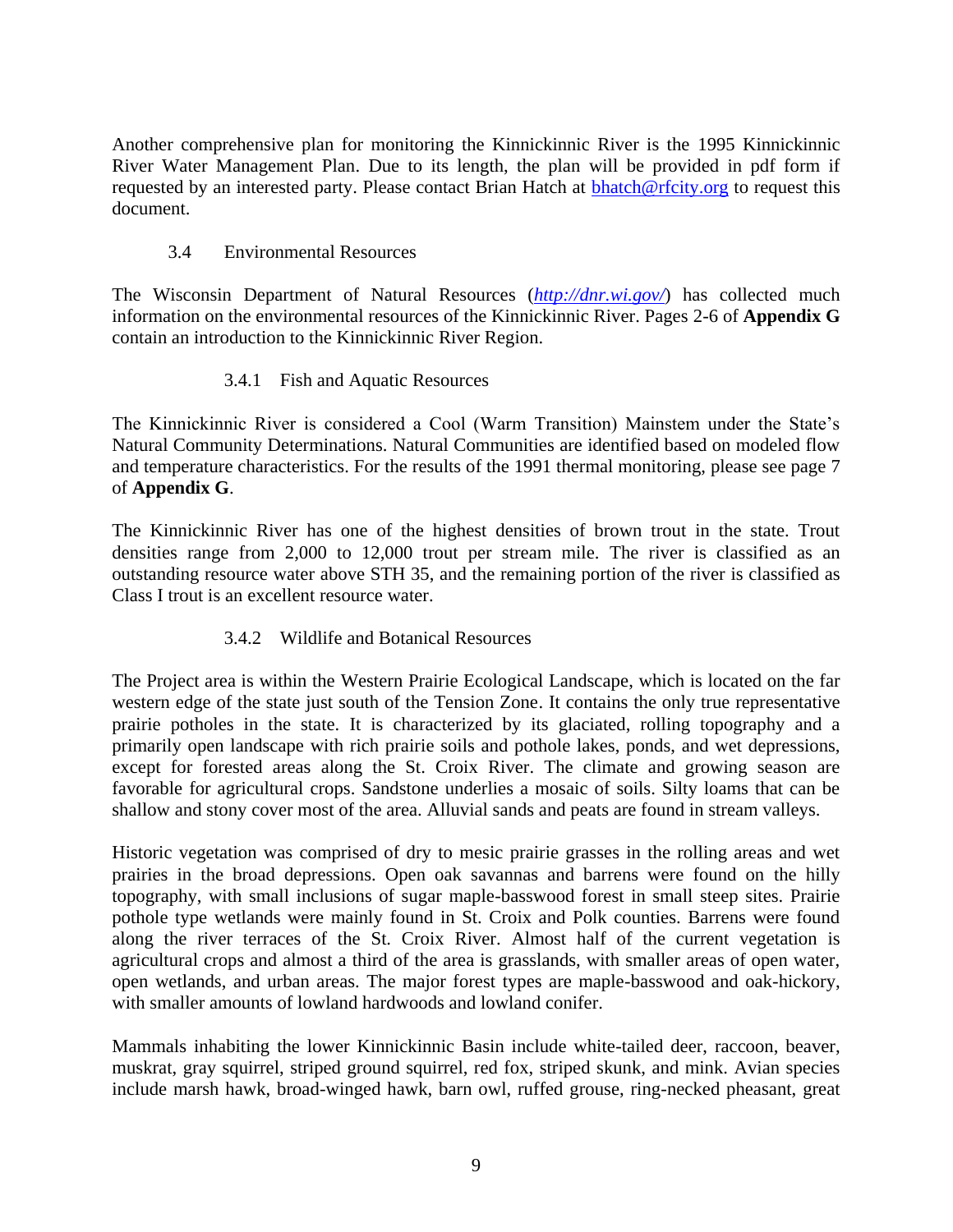blue heron, green heron, common loon, Canada goose, wood duck, mallard, blue-winged teal, black tern, belted kingfisher, barn swallow, American gold finch, cerulean warbler, common yellow throat, eastern kingbird, and mourning dove. Canada geese and several species of ducks nest on the wetlands within the project impoundments and on several islands in the river downstream of the project.

# 3.4.3 Wetlands, Riparian, and Littoral Habitat

Upper Dam Minor Watershed: The large wetland in this area is mostly forested with cottonwood, silver maple, ash, and box elder, with some interspersed open areas. This wetland likely serves as an important wildlife resource along the section of the Kinnickinnic River that runs through the City, as it is one of the only areas that is not developed close to the riverbanks.

Lower Dam Minor Watershed: The wetlands associated with Lake Louise are both forested and emergent. The trees are generally willow and cottonwood, while the emergent wetlands are cattails, willow shrubs, and reed canary grass. Lake Louise is the largest water body in the Project area, and these associated wetlands provide important buffers to its water quality, as well as adding diversity of habitat for wildlife, such as water birds, amphibians, and larger mammals.

# 3.4.4 Rare, Threatened, and Endangered Species

For the original licensing in 1988, the Bald Eagle was listed as threatened and endangered. Now the Bald Eagle is a frequent visitor and has successfully nested along the Kinnickinnic River.

There are approximately 2,000 species of native and naturalized seed plants in the State of Wisconsin. Pages 8 and 9 of **Appendix G** list some of the rare, threatened, and endangered plant and animal species within St. Croix and Pierce Counties. For a list of the endangered and threatened species within the Project area, please see page 10 of **Appendix G**.

3.5 Recreation and Land Use

There are abundant opportunities for recreation within the Project area. The City of River Falls is the home of the University of Wisconsin-River Falls and the South fork of the Kinnickinnic River runs through the Campus area of the University. Along with the natural areas set aside for hiking, fishing, canoeing, and biking. There has been an uptick of folks kayaking the journey down the Lower portion of the river to the State Park or out to the Saint Croix River, itself a protected National Scenic River.

For more information on recreation near the Project area, please see the excerpt of the 2009 River Falls Park Inventory in **Appendix H**. It contains information on the recreation opportunities and conservation efforts immediately adjacent to the Project area.

3.6 Aesthetic Resources

River Falls is situated on the West-Central side of the State of Wisconsin. In addition to having the University of Wisconsin presence and a renowned class 1 trout stream, River Falls is located within 30 minutes of the Saint Paul/Minneapolis Metropolitan Area, the Mississippi River, and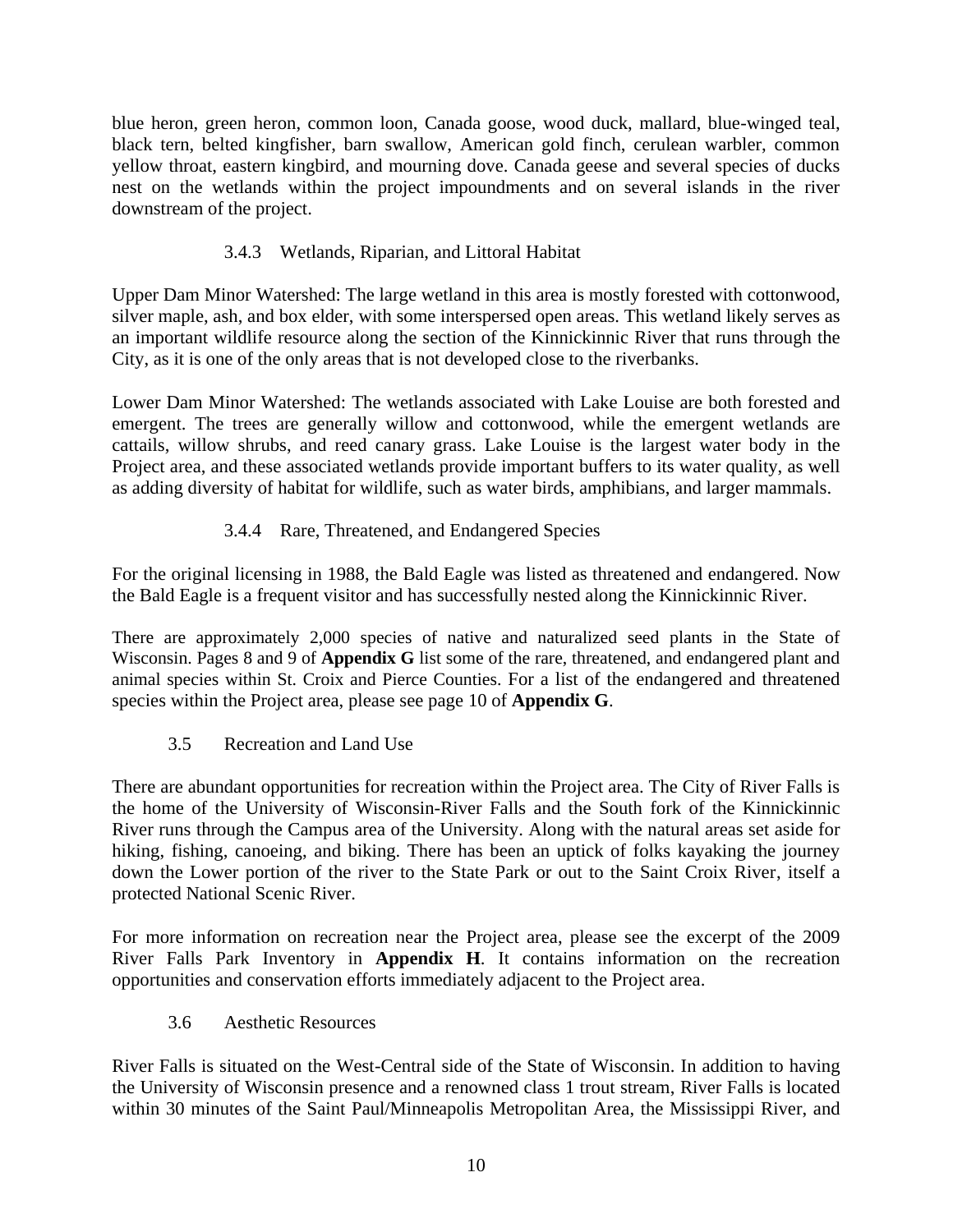the Saint Croix River. The buildings that are involved with the hydroelectric generation and the dams, along with the reservoirs, have been part of the River Falls landscape for many years. There are no planned changes to the dams and or hydroelectric facilities that would have a detrimental effect on the environment.

#### 3.7 Cultural Resources

The founding of the City is credited to Joel Foster in 1848, which soon brought more individuals to the area surrounding the Kinnickinnic River. There were names for the city such as

Kinnickinnic and Greenwood, but in 1858 River Falls became the official name. Milling and lumber were important industries as Joel Foster himself opened up one of the first sawmills in the area.

Milling became the principal industry and many Yankee millers came to the area to capitalize on the river power. At one time there were five mills operating on the Kinnickinnic. Greenwood, Junction, Prairie, Cascade, and further downriver, the Dayton



mill. The increase in milling activity increased the need for shipping in additional wheat and shipping out flour. In 1878 the Hudson-River Falls Rail line was established.

There were three successive years of drought and an infestation of cinch bugs that ended the viability of milling and shipping wheat from River Falls. The railroad continued until 1966 as more shipping went by truck. The Junction Mill had been using hydroelectric power in its operation and when the mill burned down it seemed the logical location for a Municipal Power Plant. With the help of local businessmen the Municipal Electric started in 1900. The Power Plant grew, adding diesel generators to the system, updating the dams and penstock. Currently only the hydroelectric facilities continue to supply energy to the system as the generators were shut down in 2011.

The University of Wisconsin started as River Falls Normal School to prepare students for teaching to educate the frontier regions. The school became a member of the University of Wisconsin System in 1971 and now comprises 226 acre campus with 32 major buildings and 2 laboratory farms with a total of 440 acres in and around the City of River Falls. With an enrollment of over 6,900, the University is a large part of River Falls community.

River Falls and the surrounding areas were once inhabited by the Dakota, and later the Ojibwa. For a more detailed history of the area around the Kinnickinnic, please see [http://www2.uwrf.edu/arc/rfhistory.php.](http://www2.uwrf.edu/arc/rfhistory.php) Properties listed or eligible for listing on the National Register of Historic Places have not been recorded in the project area.

3.8 Socio-Economic Resources

The City of River Falls population as of the 2010 Census was 15,000. Of the total population, 70.8% is in the labor force, compared to the national average of 64.4%. Of the total population,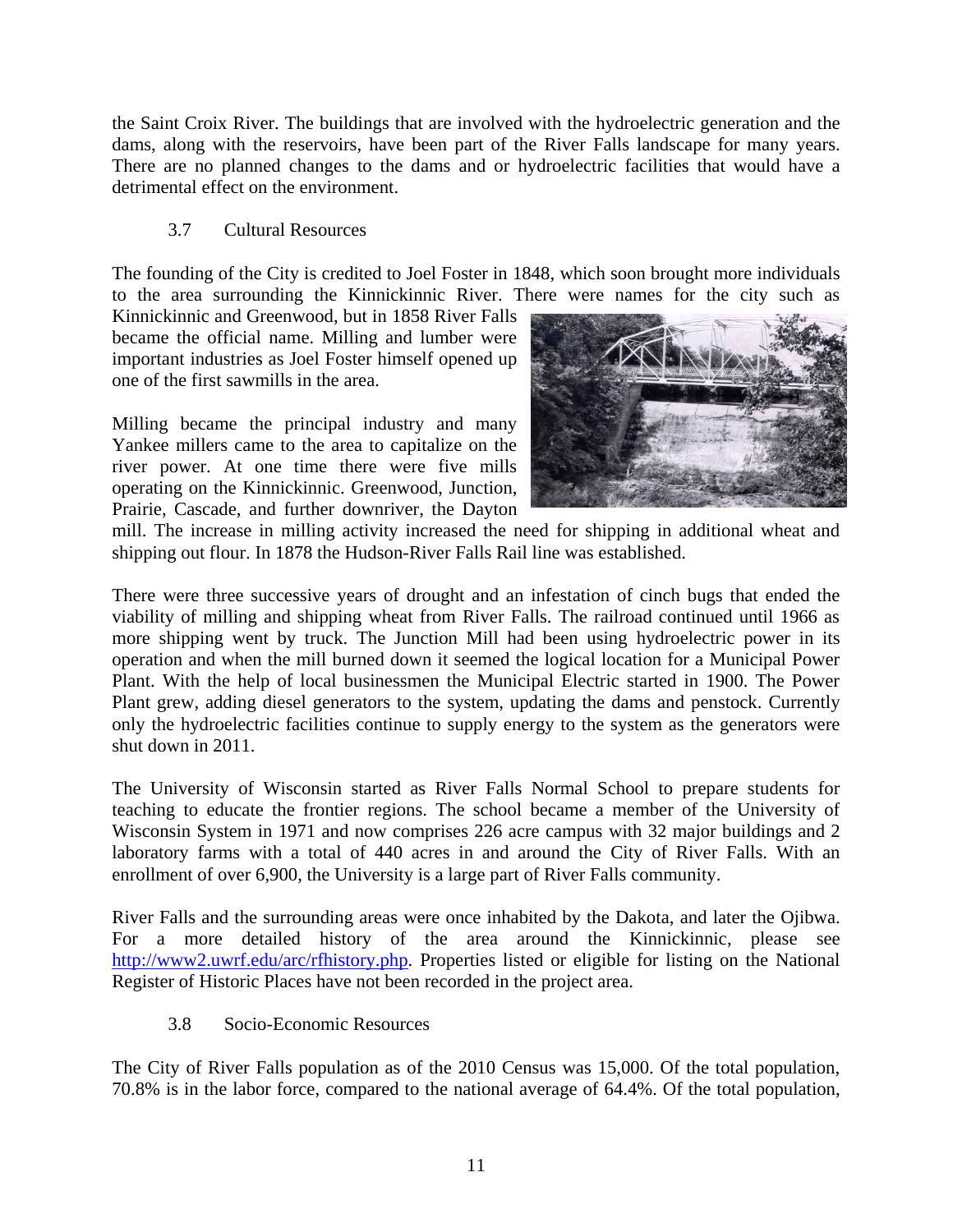43.3% residents hold a Bachelor's degree or higher, compared to the national average of 28.1%. Public school enrollment as of fall, 2013 school year was 3,083. The total number of housing units in 2012 was 5,878. The percentage of owner-occupied housing is 51.5%. In 2012, the City had an assessed value of \$938,063,400.

#### 3.9 Tribal Resources

There are no tribal lands in the general vicinity of or within the project area.

# 3.10 River Basin Description

The Kinnickinnic River is at the south end of the St. Croix River Basin. The major land use of the area is agricultural. Agricultural practice changes have been a concern in the past, and



include more row crops, and a switch from small dairy farming to large confined animal feeding operations, which enhanced concerns over barnyard runoff, stream bank erosion, and manure management. Pierce County continues to face issues associated with growth and development stemming from the St. Paul/Minneapolis Metropolitan Area, and has struggled to maintain the area's rural and agricultural features.

#### 4.0 PRELIMINARY ISSUES AND STUDIES LIST

Pierce and St. Croix Counties are two of the fastest growing counties in the state of Wisconsin. Thus, water quality and aquatic habitat in the streams of this watershed are threatened by nonpoint source pollution from urban development, rural residential development, and agricultural land use. The City of River Falls comprehensive stormwater management plan and ordinance are beneficial in helping to maintain the overall water quality of the Kinnickinnic River as development proceeds within the city. Several groups are also working to protect the water quality of the Kinnickinnic River Watershed.

Additional resource management plans include:

- City of River Falls Comprehensive Plan, 2005
- Comprehensive Parks and Recreation Plan, 1995-2000
- Kinnickinnic River Priority Watershed Surface Water Resource Appraisal Report, 1998
- Kinnickinnic River Water Management Plan, 1995
- Lake George Area Stormwater Treatment Concept Plan, 2005
- Lake George Management Plan, 1996
- River Falls Park Inventory, 2009

The upper Kinnickinnic River flows mainly through farmland, despite rapid development in the last two decades. The area upstream from River Falls is the most heavily pressured for development due to its proximity of Interstate 94. Although recent development on the south end